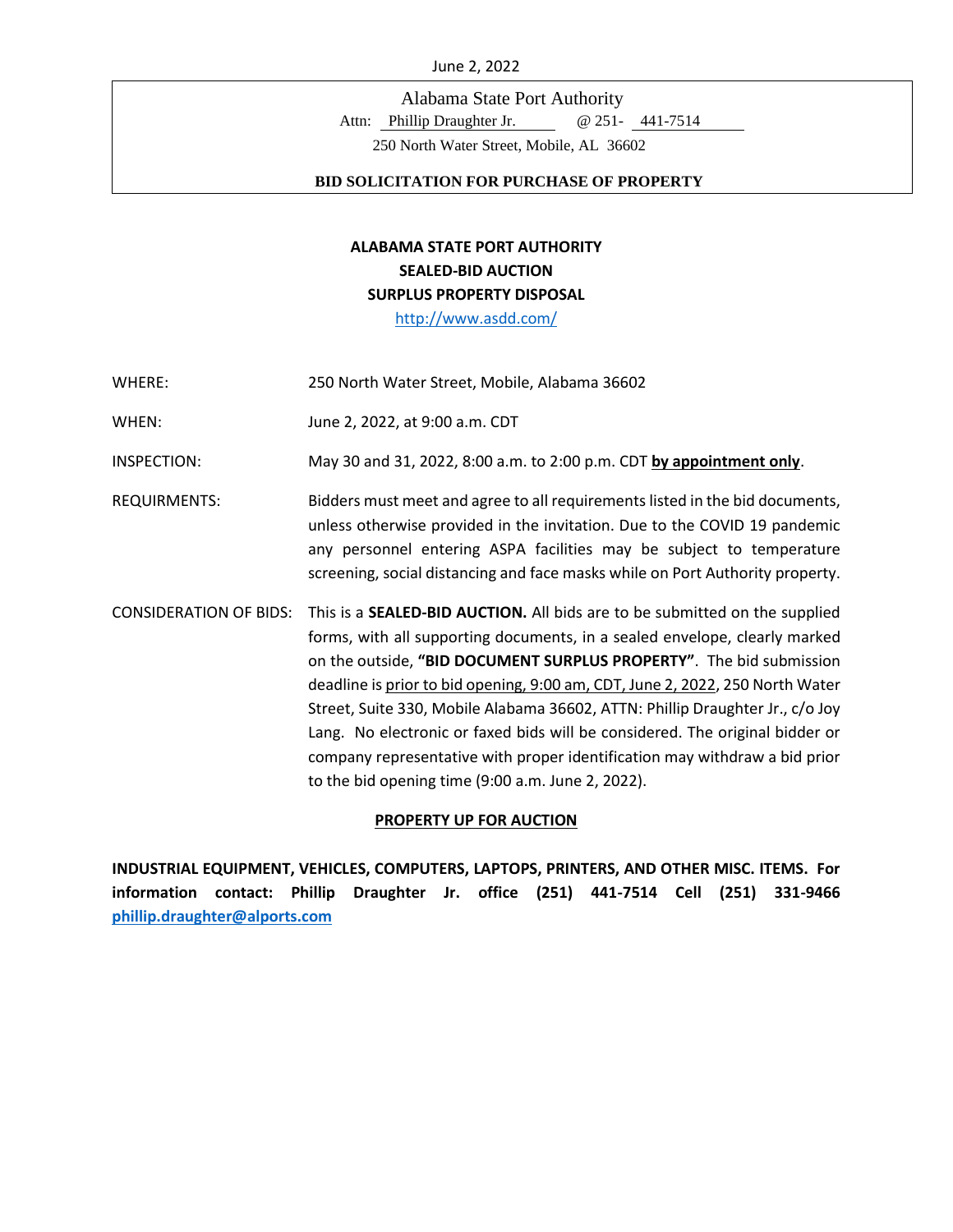Alabama State Port Authority

Attn: Phillip Draughter Jr. @ 251- 441-7514

250 North Water Street, Mobile, AL 36602

#### **BID SOLICITATION FOR PURCHASE OF PROPERTY**

### **BIDDER INSTRUCTIONS**

The following instructions are part of the bid documents and should be included in your bid. The Bid documents provides rules and guidelines for the bid process. Bidders are responsible for fully complying with all instructions in the ALABAMA STATE PORT AUTHORITY bid documents.

- 1. No consideration will be given to bids unless presented on the ALABAMA STATE PORT AUTHORITY'S "Bid Solicitation for Purchase of Property" forms with suitable attachments as deemed necessary by the bidder.
- 2. If your company is not prepared to submit a bid, so state and sign the form to avoid being removed from the prospective bidder's list.
- 3. The ALABAMA STATE PORT AUTHORITY reserves the right to reject any or all bids if deemed in its and the State of Alabama's interest.
- 4. No allowance will be made for error, either omission or commission.
- 5. Unit price governs in errors relating to extension of prices. (Fixed price per lot)
- 6. Bids will not be accepted via FAX or EMAIL. All bids must be marked, sealed and sent via parcel post to ALABAMA STATE PORT AUTHORITY, ATTN: Phillip Draughter Jr., c/o Joy Lang, 250 N. Water Street, Suite 330, Mobile, AL 36602, before the specified bid opening date and time. The Alabama State Port Authority holds no responsibility for late deliveries or mail delays. Bidders should ensure mailing has adequate time for delivery prior to bid opening. **Hand Delivery instructions are located under Item 12 of the Bid Instructions.** All bids must be clearly marked on the outside of the envelope with the bidder's Name and/or Company, address and with the statement **"BID DOCUMENT SURPLUS PROPERTY"**.
- 7. The ALABAMA STATE PORT AUTHORITY accepts no responsibility for facilitating the receipt of bids.

### 8. **All Bids must be signed and notarized**.

- 9. Bids delivered after the specified time will not be accepted. Bidders are requested to show name and return address on the outside of the bid envelope.
- 10. Bids must be filled out completely, including the name, address, telephone number, and signature of responsible person.
- 11. Questions may be directed to the AUTHORITY in writing to the attention of Property Manager, Phillip Draughter Jr., at [phillip.draughter@alports.com.](mailto:phillip.draughter@alports.com) If time allows, answers will be posted prior to bid opening.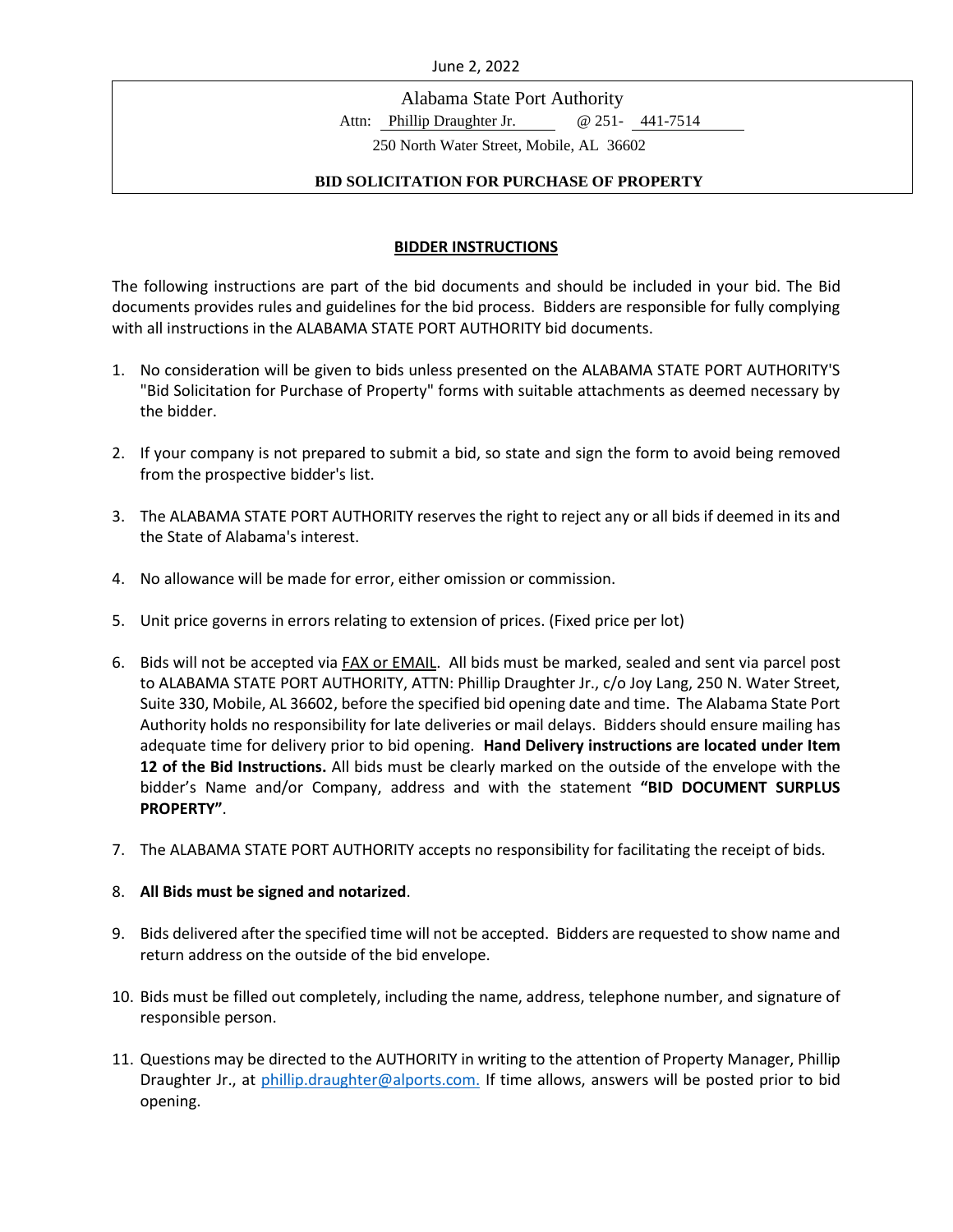Alabama State Port Authority

Attn: Phillip Draughter Jr. @ 251- 441-7514

250 North Water Street, Mobile, AL 36602

- 12. All hand delivered sealed bids must be tendered to AUTHORITY, Monday through Friday, between 7:30 a.m. to 4:30 p.m., Central Standard/Daylight Savings Time, at 250 North Water Street, Suite 330, Mobile, AL 36602. Attn: Joy Lang 3<sup>rd</sup> floor. Bids must be received prior to the bid opening at 9am June 2, 2022, and clearly marked as noted in area 6 of the Bidder Instructions.
- 13. Bids will be publicly opened at 9:00 a.m., Central Daylight Savings Time, June 2, 2022, in the Killian Room, 250 North Water Street (1<sup>st</sup> Floor), Mobile, Alabama 36602.
- 14. The Successful Bidder shall, within three (3) business days of the AUTHORITY'S issuance of Notice of Award, and prior to removal, provide full payment in the form of a **cashier's check or bank draft ONLY**, payable to the ALABAMA STATE PORT AUTHORITY. Failure to make payment within the allotted time shall render Bidder's Award in default. Payment shall be accepted between the hours of 8:00 a.m. and 5:00p.m., Monday through Friday, in the Office of Maria Williams, 250 N. Water Street, 2nd Floor, Mobile, AL 36602. Payment in full must be received prior to Bidder taking possession of the subject Material.
- 15. The Successful Bidder will make all arrangements and perform all work necessary to effect the removal of the Material. The Successful Bidder shall remove the Material at his/her expense within the period of time allowed in the Invitation. The Alabama State Port Authority reserves the sole right to consider a removal extension based on a written request from the winning bidder prior to the noted 10-day deadline to remove. The AUTHORITY does not guarantee that any extension will be granted. The Port Authority encourages all work to remove bid items be complete within the specified time.
- 16. All remaining unpaid lots will be offered for the awarded bid price on a "first come first paid" basis. You need not be a registered bidder to purchase an unpaid lot advertised for bid, however, the payment and removal rules will apply.
- 17. Successful bidder(s) agree to hold harmless the AUTHORITY, its agents, or employees from any losses, costs, and /or damages incurred in the loading of items for removal from ASPA property and/or in transport. Loading and Removal from ASPA property shall be the sole responsibility of the bidder(s).
- 18. Titles to all vehicles located on site will be issued when the vehicle is picked up. Titles for off-site vehicles will be at the vehicle location. The name on the title must agree with the name on the bid Forms (no exceptions). Requests for replacement titles will cost \$65.00.
- 19. Bidders are encouraged to visit the site and familiarize themselves with all details regarding the condition of the vehicles and other items prior to submitting bids.
- 20. Bidders will forfeit all rights to items and all payments to ASPA if items are not removed within 10 business days of ASPA Receipt of Payment. NO REFUNDS. Each awarded lot/items must be removed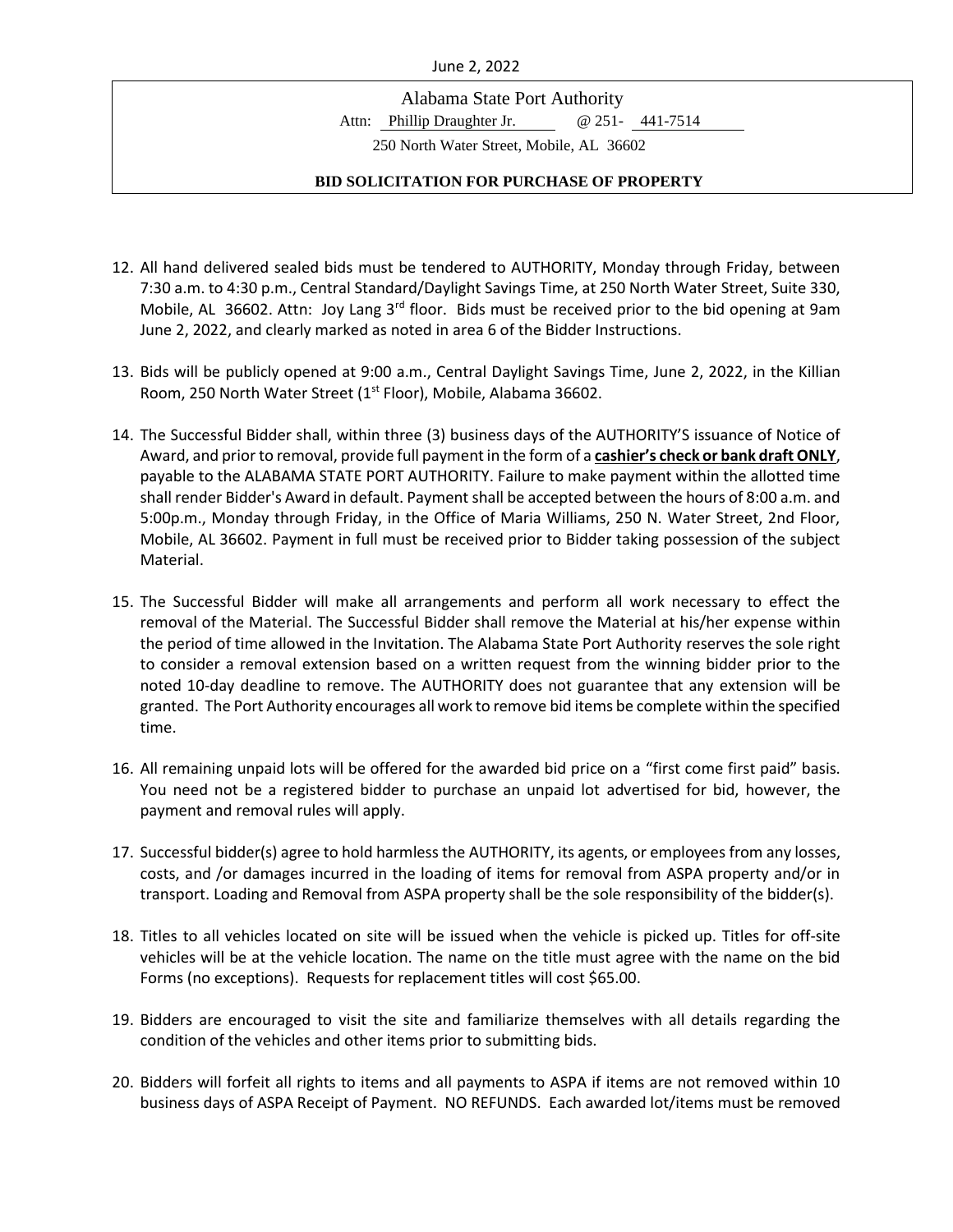Alabama State Port Authority

Attn: Phillip Draughter Jr. @ 251- 441-7514

250 North Water Street, Mobile, AL 36602

### **BID SOLICITATION FOR PURCHASE OF PROPERTY**

in their entirety. Partial removal will not be allowed and could result in forfeiture of rights to items and payments.

21. Nonpaying bidders will be banned from future auctions.

### 22. **All pages of this document must be included in your submission.**

Remainder of the page intentionally left blank.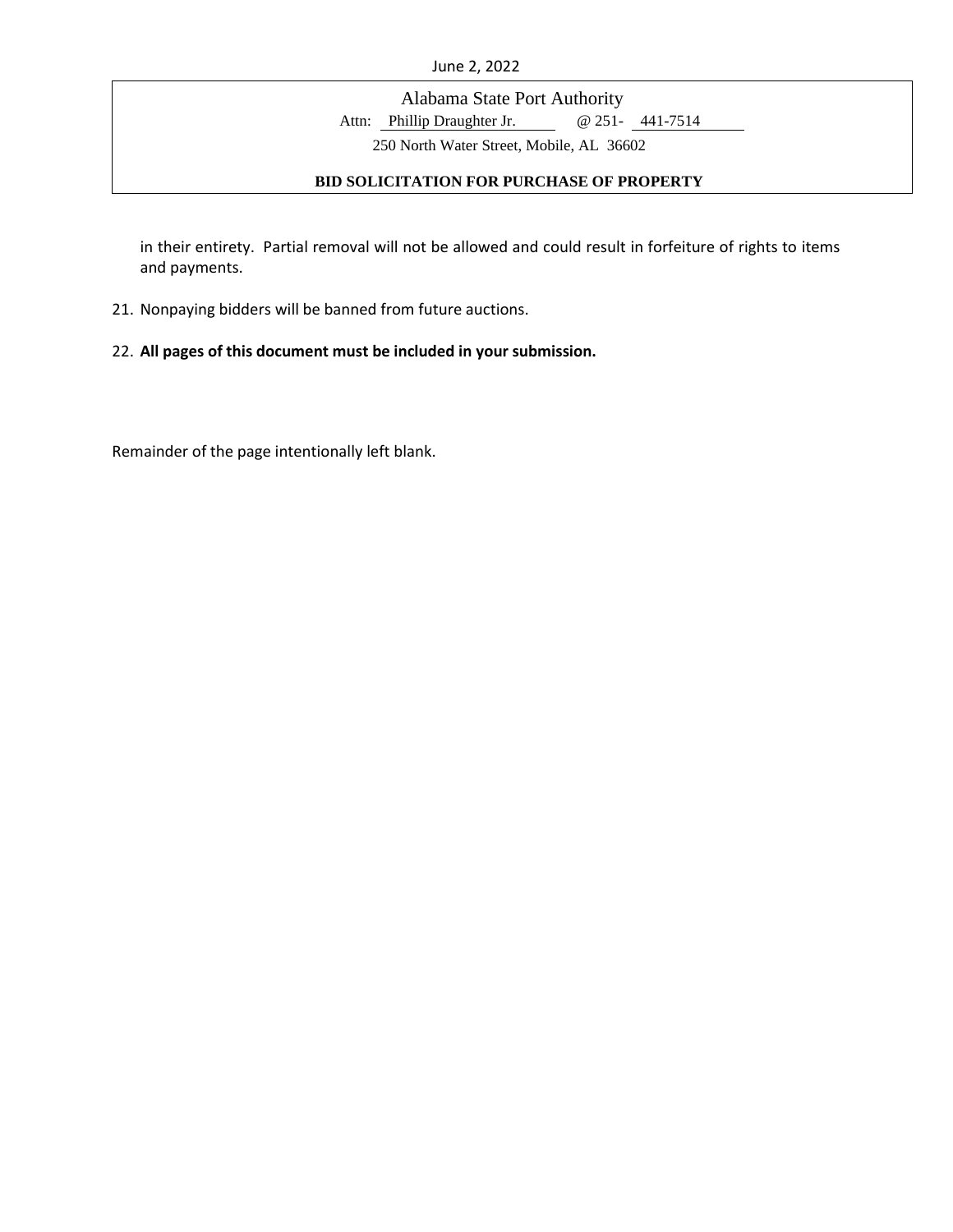Alabama State Port Authority

Attn: Phillip Draughter Jr. @ 251- 441-7514

250 North Water Street, Mobile, AL 36602

| Quantity     | <b>Bid Item Description</b>           | <b>Bid Price</b> |
|--------------|---------------------------------------|------------------|
| $\mathbf{1}$ | LOT#1 Chain Falls 47-030326 47-030327 |                  |
| $\mathbf{1}$ | LOT#2 Grease Pump 47-030407           |                  |
| $\mathbf{1}$ | LOT#3 Engine Stand 47-008818          |                  |
| $\mathbf{1}$ | LOT#4 Floor Jack 47-006648            |                  |
| $\mathbf{1}$ | LOT#5 Floor Jack 47-033048            |                  |
| $\mathbf{1}$ | LOT#6 Transmission Jack 47-007438     |                  |
| $\mathbf{1}$ | LOT#7 Wheel Jack 47-007840            |                  |
| $\mathbf{1}$ | LOT#8 Tire Balancer 47-028328         |                  |
| $\mathbf{1}$ | LOT#9 Tire Changer 47-032236          |                  |
| $\mathbf{1}$ | LOT#10 Miller Welder 47-009245        |                  |
| $\mathbf{1}$ | LOT#11 Brake Laith 47-028327          |                  |
| $\mathbf{1}$ | LOT#12 Ford Focus 47-034253           |                  |
| $\mathbf{1}$ | LOT#13 Dodge 4D Pickup 47-030658      |                  |
| $\mathbf{1}$ | LOT#14 Dodge 4D Pickup 47-030654      |                  |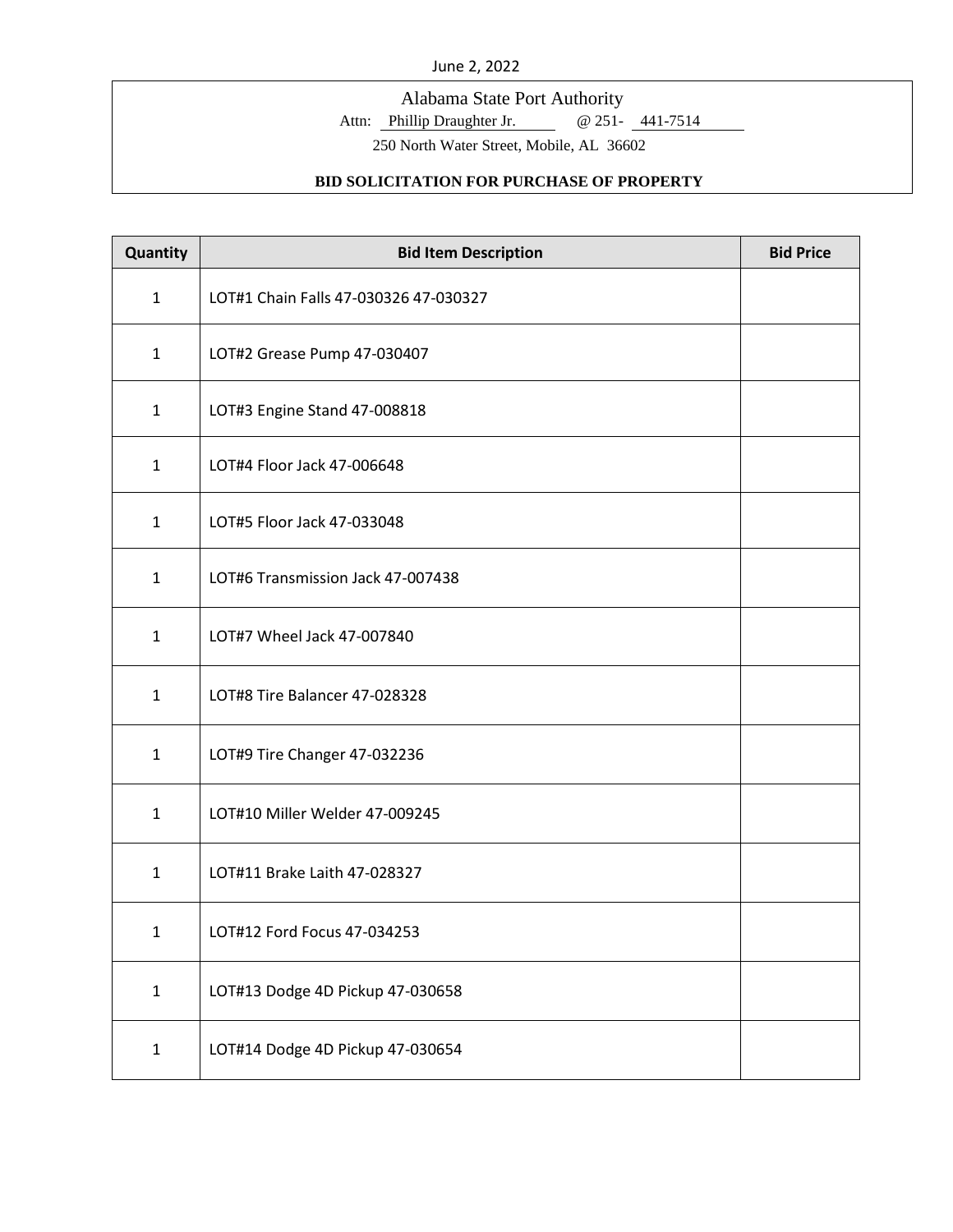Alabama State Port Authority

Attn: Phillip Draughter Jr. @ 251- 441-7514

250 North Water Street, Mobile, AL 36602

| $\mathbf{1}$ | LOT#15 Dodge 4D Pickup 47-033694                                                                                                                      |  |
|--------------|-------------------------------------------------------------------------------------------------------------------------------------------------------|--|
| $\mathbf{1}$ | LOT#16 Dodge 4D Pickup 47-033695                                                                                                                      |  |
| $\mathbf{1}$ | LOT#17 Ford 4D Pickup 47-029955                                                                                                                       |  |
| $\mathbf{1}$ | LOT#18 Chevrolet Reg Cab 2D 47-030644                                                                                                                 |  |
| $\mathbf{1}$ | LOT#19 John Deere 544D Loader 47-009536                                                                                                               |  |
| $\mathbf{1}$ | LOT#20 Ford Escape 47-033601                                                                                                                          |  |
| $\mathbf{1}$ | LOT#21 MCD CAT 914G Loader 47-032815                                                                                                                  |  |
| $\mathbf{1}$ | LOT#22 MCD Kawasaki KS50ZV Loader 47-033910                                                                                                           |  |
| 1            | LOT#23 MCD Takeuchi TB175 Excavator 47-034086                                                                                                         |  |
| $\mathbf{1}$ | LOT#24 Network Switch Equipment 47-030167 47-033086 47-033087 47-<br>030168 47-032637 47-034129 47-033657 47-032264 47-032317 47-<br>034129 47-034130 |  |
| $\mathbf{1}$ | LOT#25 VNX Rack 47-030207                                                                                                                             |  |
| $\mathbf{1}$ | LOT#26 Laptops 47-034118                                                                                                                              |  |
| $\mathbf{1}$ | LOT#27 Computers 47-030365 47-033625 47-034598 47-030071 47-<br>030072 47-029910 47-033625 47-034166 47-034172 47-034176 47-                          |  |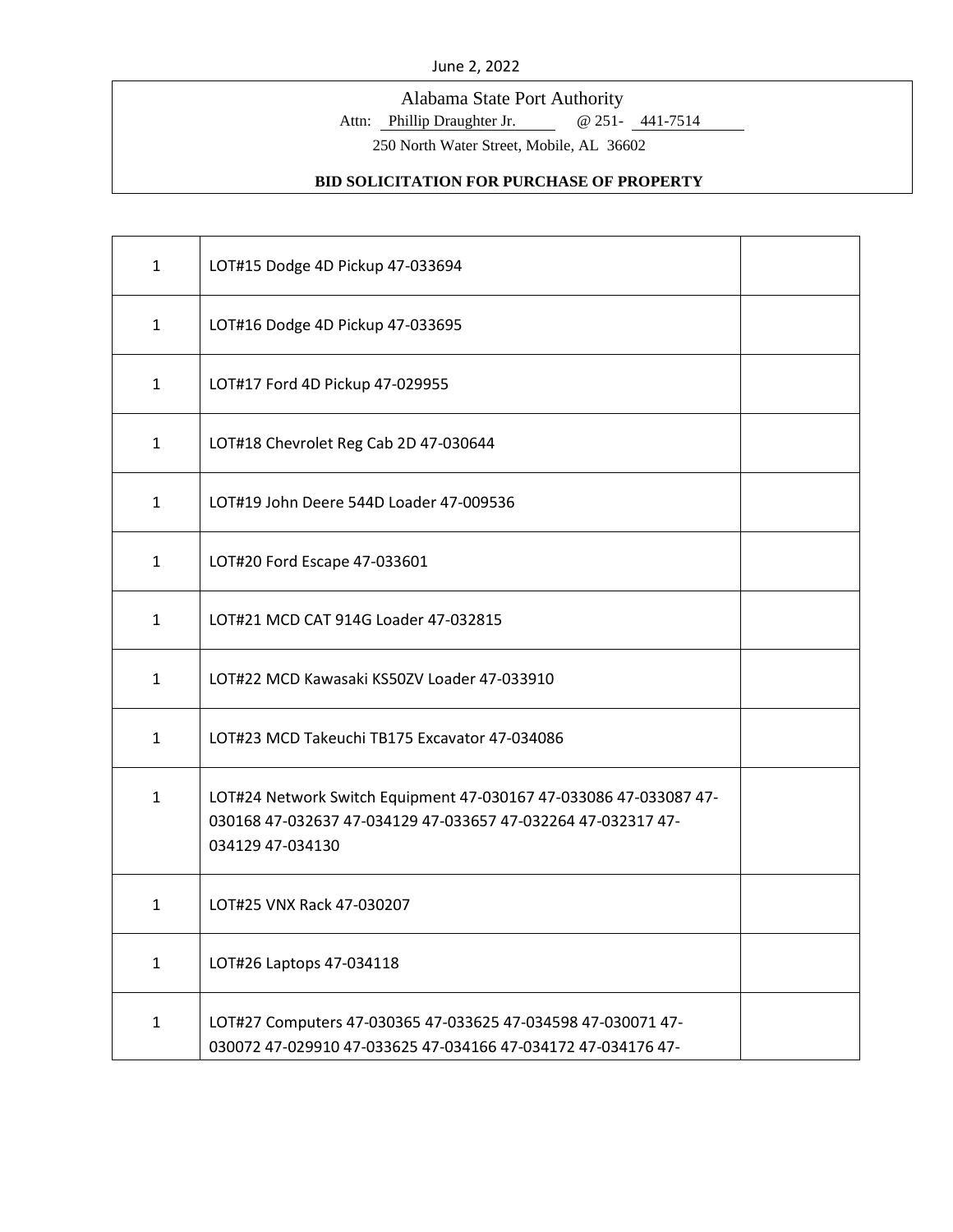Alabama State Port Authority

Attn: Phillip Draughter Jr. @ 251- 441-7514

250 North Water Street, Mobile, AL 36602

|              | 034184 47-034186 47-034275 47-034352 47-034364 47-034365 47-<br>034380 47-034499 |  |
|--------------|----------------------------------------------------------------------------------|--|
| $\mathbf{1}$ | LOT#28 Computers 47-030161 47-030163 47-029992 47-030161 47-<br>030163           |  |
| $\mathbf{1}$ | LOT#29 Typewriters 47-028595                                                     |  |
| $\mathbf{1}$ | LOT#30 Battery Backups                                                           |  |
| $\mathbf{1}$ | LOT#31 Scanners                                                                  |  |
| $\mathbf{1}$ | LOT#32 Scanners                                                                  |  |
| $\mathbf{1}$ | LOT#33 Monitors                                                                  |  |
| $\mathbf{1}$ | LOT#34 Monitors                                                                  |  |
| $\mathbf{1}$ | LOT#35 Printers and Fax                                                          |  |
| $\mathbf{1}$ | LOT#36 Lamps                                                                     |  |
| $\mathbf{1}$ | LOT#37 Office Chairs 47-007158                                                   |  |
| $\mathbf 1$  | LOT#38 Lounge Chairs 47-033187 47-033193 47-033188 47-033192                     |  |
| $\mathbf{1}$ | LOT#39 Wood Desk 47-032157                                                       |  |
| $\mathbf{1}$ | LOT#40 Glass Top Desk                                                            |  |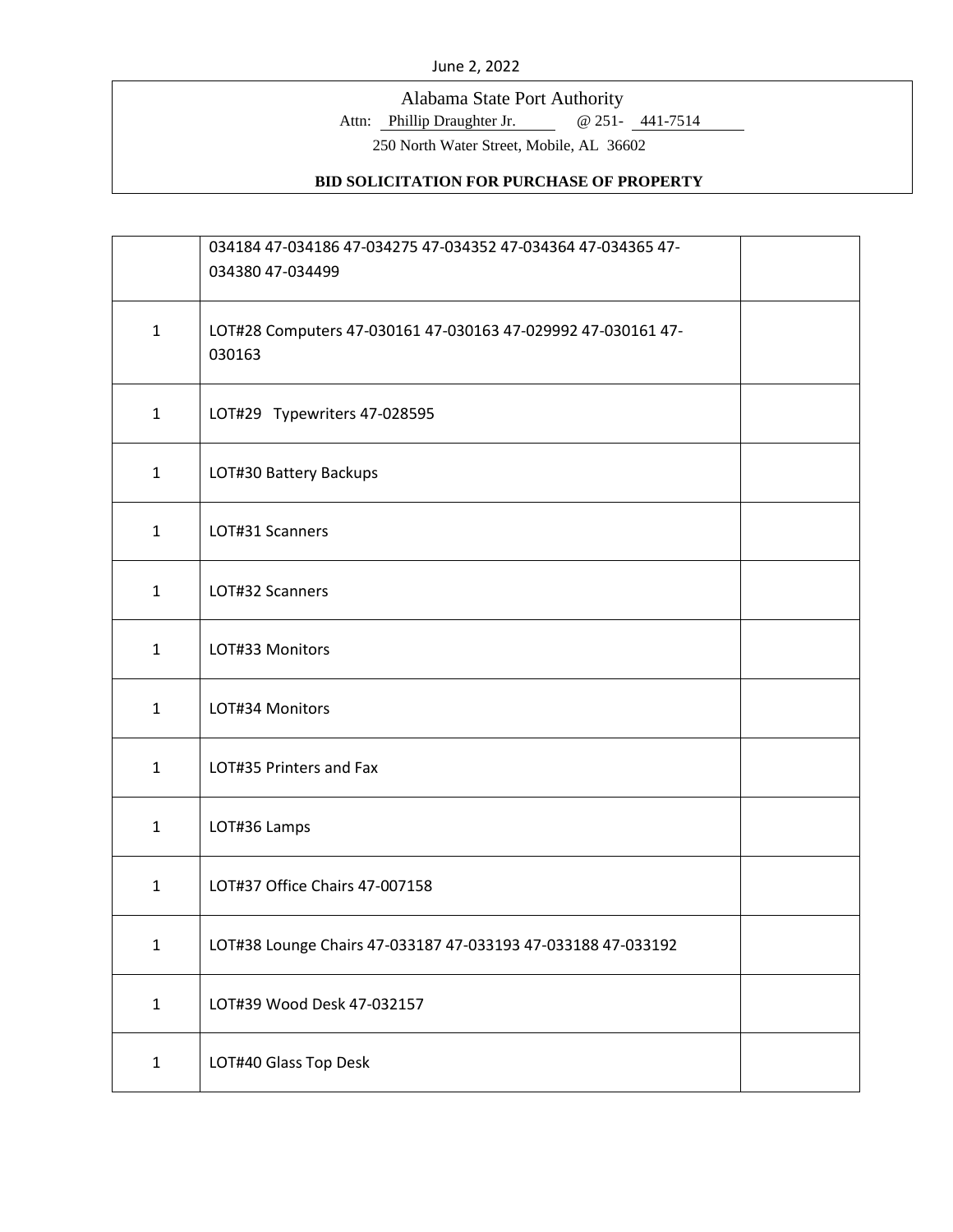Alabama State Port Authority

Attn: Phillip Draughter Jr. @ 251- 441-7514

250 North Water Street, Mobile, AL 36602

| $\mathbf{1}$ | LOT#41 Wood Desk w Return 47-028072         |  |
|--------------|---------------------------------------------|--|
| $\mathbf{1}$ | LOT#42 Metal Desk                           |  |
| $\mathbf{1}$ | LOT#43 Credenza 47-032601                   |  |
| $\mathbf{1}$ | LOT#44 Computer Desk                        |  |
| $\mathbf{1}$ | LOT#45 Wood File Draws                      |  |
| $\mathbf{1}$ | LOT#46 Metal File Cabinets                  |  |
| $\mathbf{1}$ | LOT#47 Wood Desk w Return 47-002572         |  |
| $\mathbf{1}$ | LOT#48 Coffee Table and End Table 47-033184 |  |
| $\mathbf{1}$ | LOT#49 Stone Table 47-033158                |  |
| $\mathbf{1}$ | LOT#50 Display Case 47-028797               |  |
| $\mathbf{1}$ | LOT#51 Shipping Case 47-033444 47-033645    |  |
| $\mathbf{1}$ | LOT#52 Trade Show Booth with Case 47-033468 |  |
| $\mathbf{1}$ | LOT#53 CRT Tables 47-008551                 |  |
| $\mathbf{1}$ | LOT#54 Misc. Electronics 47-029945          |  |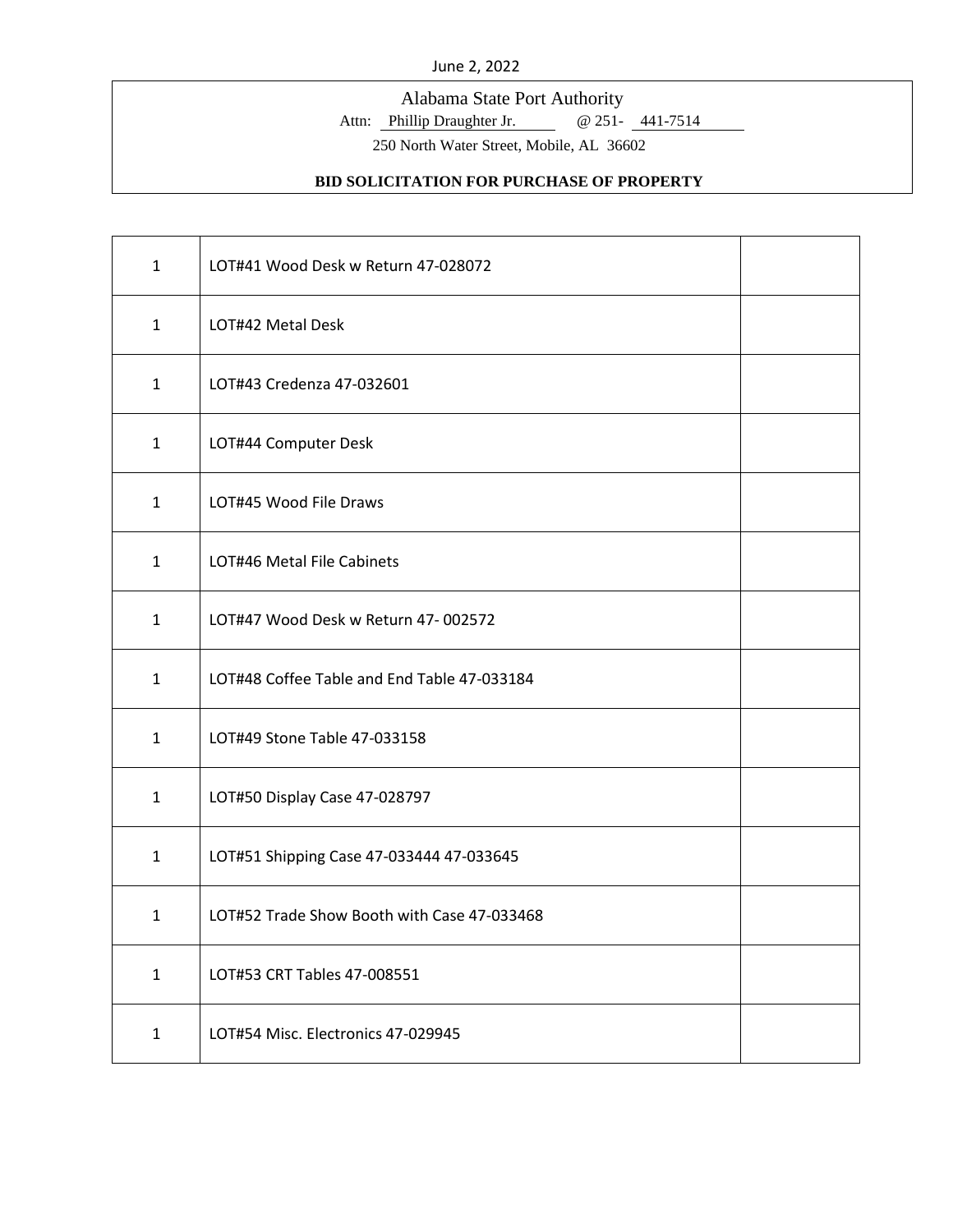# Alabama State Port Authority

Attn: Phillip Draughter Jr. @ 251- 441-7514

250 North Water Street, Mobile, AL 36602

### **BID SOLICITATION FOR PURCHASE OF PROPERTY**

| 1 | LOT#55 Sofa 47-032156                    |  |
|---|------------------------------------------|--|
| 1 | LOT#56 MCD Ford Reg Cab Pickup 47-030696 |  |
| 1 | Lot#57 Scrap Metal                       |  |

Remainder of page left intentionally blank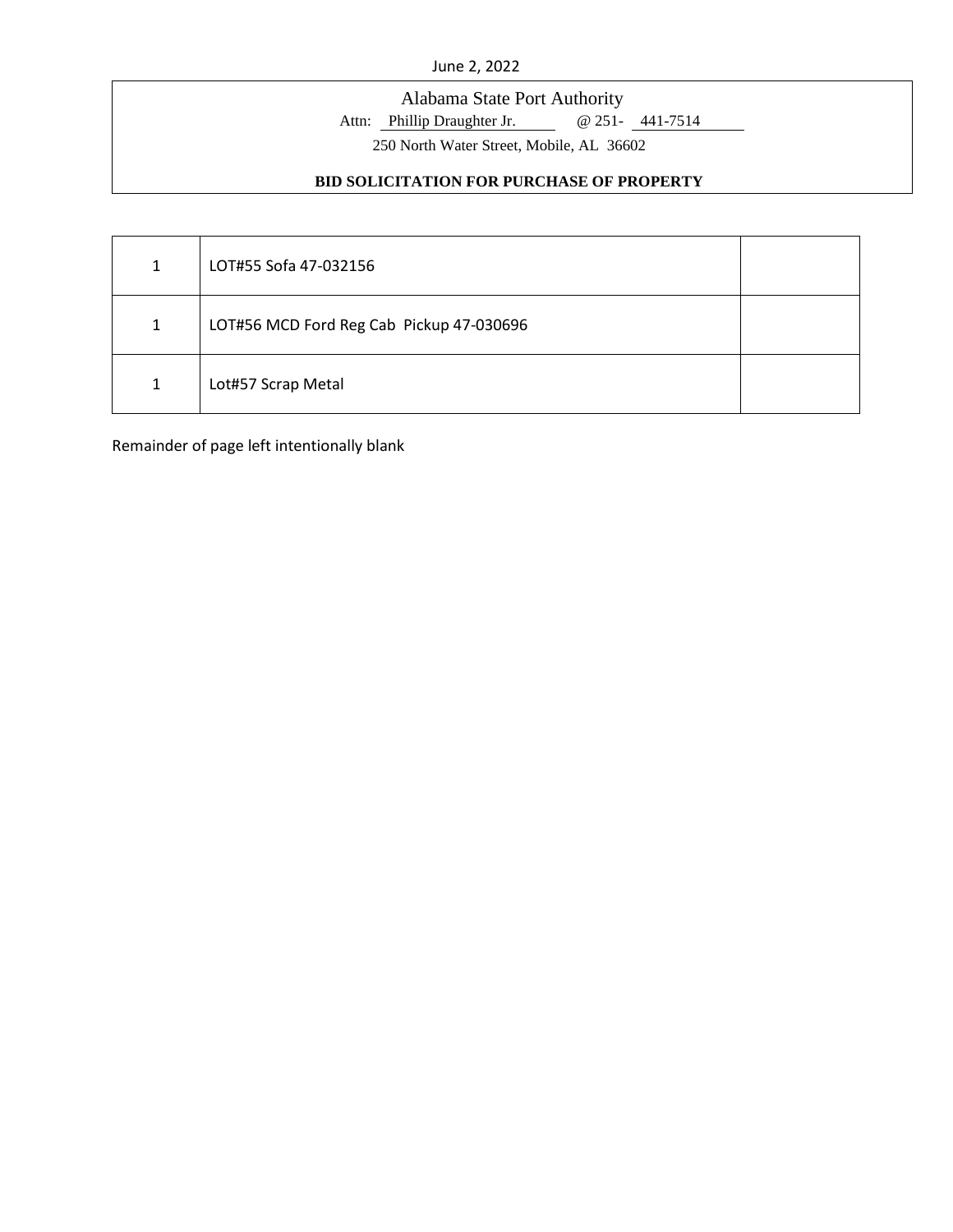Alabama State Port Authority

Attn: Phillip Draughter Jr. @ 251- 441-7514

250 North Water Street, Mobile, AL 36602

### **BID SOLICITATION FOR PURCHASE OF PROPERTY**

BIDS MUST BE SIGNED BY BIDDER, COMPANY OFFICIAL OR AUTHORIZED REPRESENTATIVE

Upon my Award of Bid, I affirm the stipulated bid price will be paid within three (3) days from receipt of written notification by the Port Authority:

| Address:                                                                                                                                                                                                                                                                                                         | <u> 1986 - Johann Harry Harry Harry Harry Harry Harry Harry Harry Harry Harry Harry Harry Harry Harry Harry Harry</u> |  |  |  |  |
|------------------------------------------------------------------------------------------------------------------------------------------------------------------------------------------------------------------------------------------------------------------------------------------------------------------|-----------------------------------------------------------------------------------------------------------------------|--|--|--|--|
|                                                                                                                                                                                                                                                                                                                  |                                                                                                                       |  |  |  |  |
| I hereby certify that I have not been a party to any agreement or collusion among bidders, prospective<br>bidders or employees of the State of Alabama and the Alabama State Port Authority in restraint of<br>Freedom of Competition, by agreement to bid at a fixed price or to refrain bidding, or otherwise. |                                                                                                                       |  |  |  |  |
| Sworn To and Subscribe before me on this,                                                                                                                                                                                                                                                                        |                                                                                                                       |  |  |  |  |
| The ____________ Day of ______, 2022                                                                                                                                                                                                                                                                             |                                                                                                                       |  |  |  |  |
|                                                                                                                                                                                                                                                                                                                  |                                                                                                                       |  |  |  |  |

Notary Public

\_\_\_\_\_\_\_\_\_\_\_\_\_\_\_\_\_\_\_\_\_\_\_\_\_\_\_\_\_